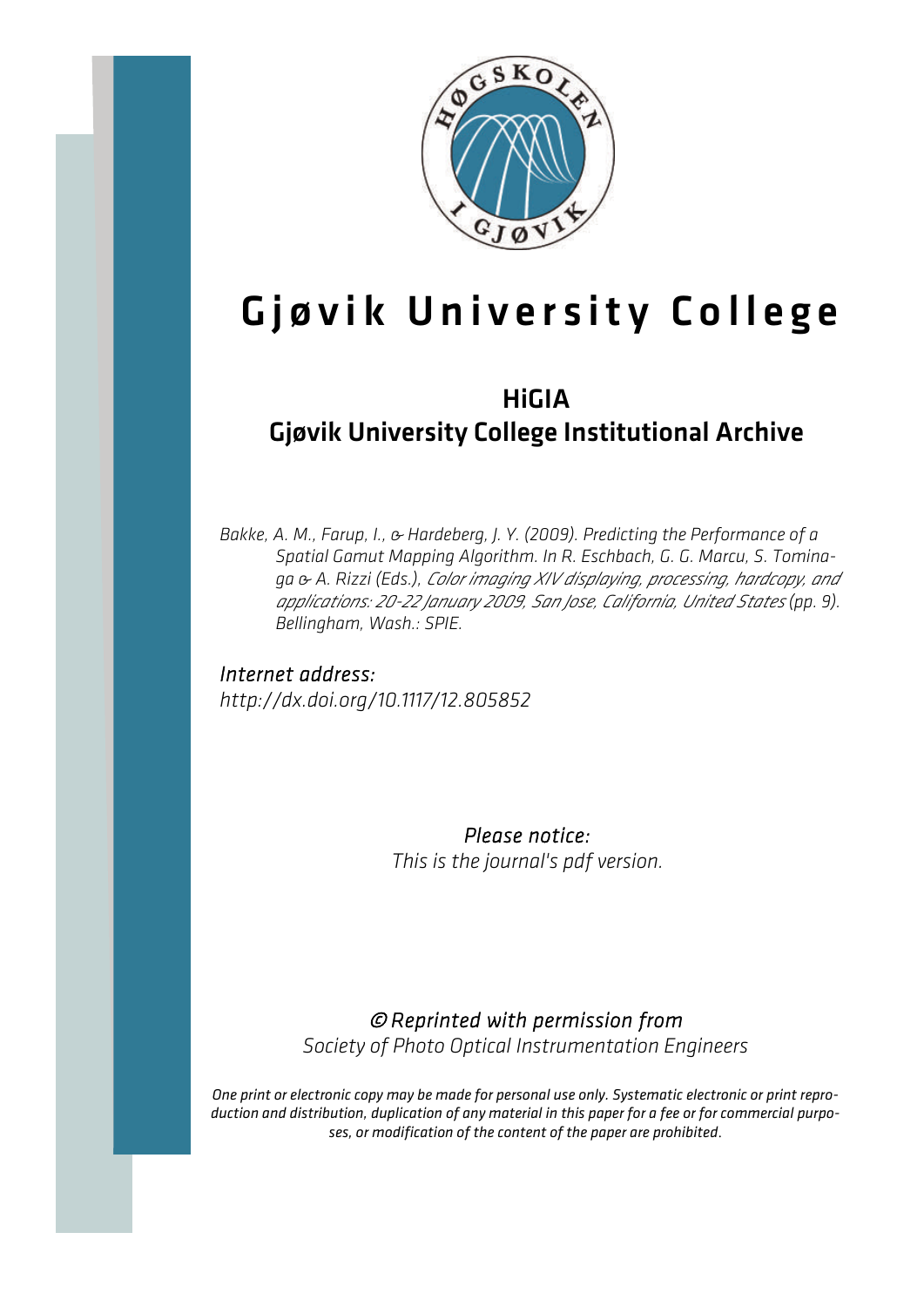### **Predicting the Performance of a Spatial Gamut Mapping Algorithm**

Arne M. Bakke, Ivar Farup and Jon Y. Hardeberg Gjøvik University College, P.O. Box 191, N-2802 Gjøvik, Norway

#### **ABSTRACT**

Gamut mapping algorithms are currently being developed to take advantage of the spatial information in an image to improve the utilization of the destination gamut. These algorithms try to preserve the spatial information between neighboring pixels in the image, such as edges and gradients, without sacrificing global contrast. Experiments have shown that such algorithms can result in significantly improved reproduction of some images compared with non-spatial methods. However, due to the spatial processing of images, they introduce unwanted artifacts when used on certain types of images. In this paper we perform basic image analysis to predict whether a spatial algorithm is likely to perform better or worse than a good, non-spatial algorithm. Our approach starts by detecting the relative amount of areas in the image that are made up of uniformly colored pixels, as well as the amount of areas that contain details in out-of-gamut areas. A weighted difference is computed from these numbers, and we show that the result has a high correlation with the observed performance of the spatial algorithm in a previously conducted psychophysical experiment.

#### **1. INTRODUCTION AND BACKGROUND**

When an image is reproduced by a device, the colors that can be used are limited by the characteristics of the device. The color gamut of a device is the range of colors that the device can reproduce. When an image is to be reproduced on another device, it is necessary to apply a gamut mapping algorithm (GMA) to compensate for the differences in their color gamuts. These algorithms use a gamut boundary descriptor (GBD) to represent the extent of the color gamuts. The GMA must transform the image so that all the colors are within the destination gamut, while trying to give a reproduction that is pleasant to look at and as accurate (close to the original) as possible. The algorithms need to find a good balance between maintaining global and local contrast in the images, so that details are still visible in the reproduction and the images don't appear to be too bland.

The performance of gamut mapping algorithms has been the focus of extensive research. Morovic and Luo have made a survey of the various point-based algorithms<sup>1,2</sup> available at the time. They divided the basic algorithms into two major groups, gamut clipping and gamut compression algorithms. The clipping algorithms do not change colors that are on the inside of the destination gamut, while the colors that are on the outside are moved onto the gamut surface. There is a wide variety of such algorithms, differentiated by the direction in which they move the colors. Hue-preserving minimum delta E (HPMINDE) clipping performs all movement in the hue plane of the color that should be clipped, and the color is moved to the position on the gamut surface that is closest to the source color. A different clipping algorithm moves colors towards the color space center, while other variants clip towards the point on the lightness axis with the same lightness as the cusp of the destination gamut (the cusp being the point on the gamut with the same hue and the most extreme chroma).

Compression algorithms differ from clipping algorithms in that they also change at least some of the colors that are on the inside of the destination gamut. In order to achieve this, they typically utilize the source gamut as well as the destination gamut. The parts of the source gamut that need to be mapped can then be compressed, e.g., by using a knee function that leaves colors close to the color space center unchanged, but uses a percentage of the available gamut to linearly compress extreme colors. Different compression approaches have been proposed, usually by changing the compression type to a non-linear step. A further improvement is the use of the image gamut instead of the source device gamut to limit the amount of compression necessary.<sup>1</sup>

Contact information: arne.magnus.bakke@hig.no, phone: (+47) 61 13 52 61, www.colorlab.no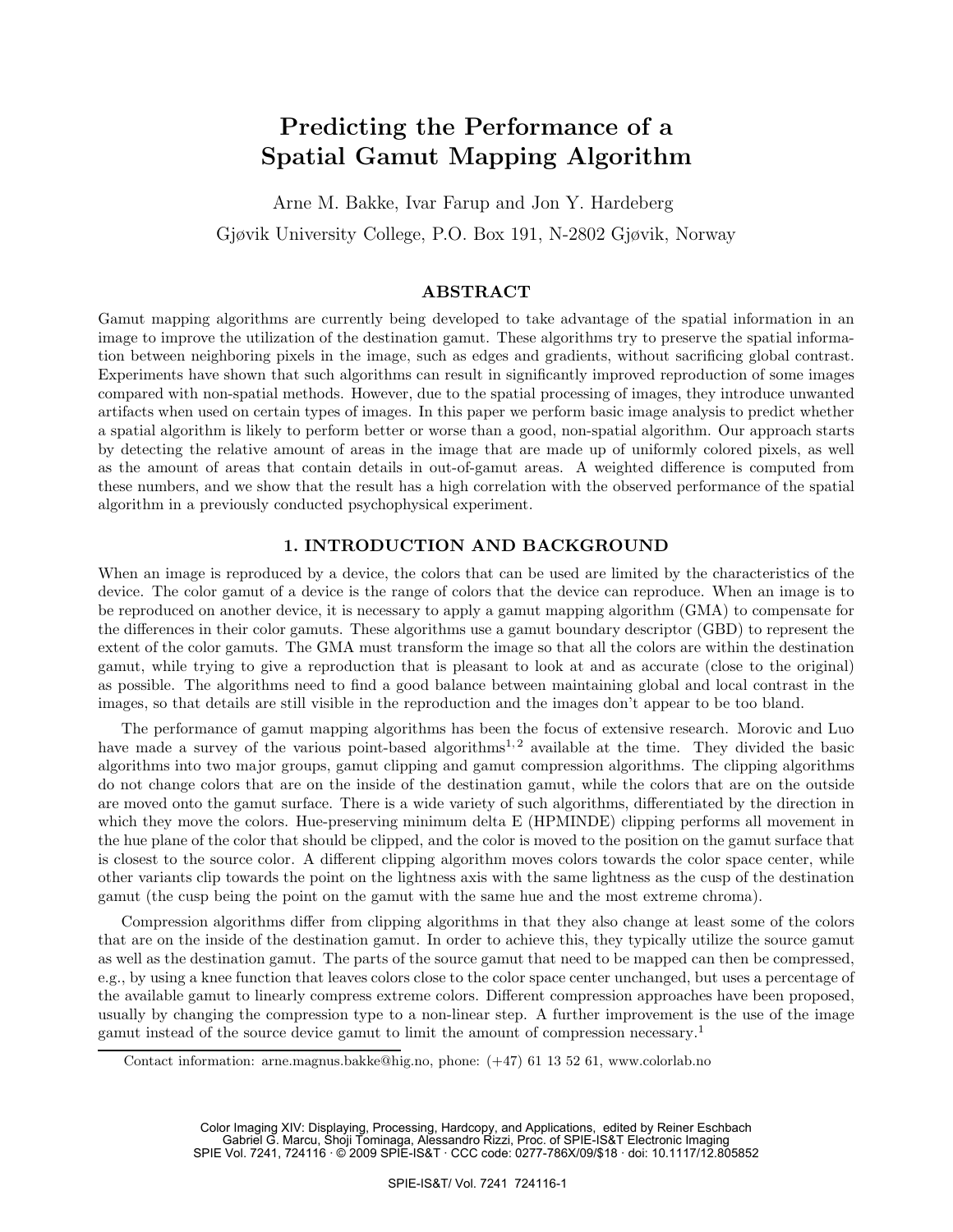

Figure 1. GMA score per image. Figure courtesy of Fabienne Dugay.

The concept of image-dependent algorithms has later been expanded to utilize the spatial information in the image. When people are asked to judge the quality of image reproductions, the amount of details present in the reproduction is well known to be an important factor.<sup>3,4</sup> Spatial GMAs try to balance the two contradictory goals of maintaining color accuracy and local detail. The concept was introduced by Meyer and Barth,<sup>5</sup> and further work on this subject has been done by several researchers.  $6-10$ 

Kolås and Farup<sup>11</sup> introduced a hue- and edge-preserving spatial GMA. Their algorithm starts by computing the distances that colors need to be moved towards the center of the gamut in order for the colors to reach the gamut surface. These distances are then represented as a greyscale image, where the value of each pixel indicates the amount of clipping needed for the corresponding color. A smoothing filter is then applied to this image, with the aim to preserve details in the out-of-gamut areas of the image. Kolås suggests that an edge-preserving filter should be used to limit the introduction of certain haloing artifacts near sharp boundaries in the source image.

The reproduction image is then created as a convex combination of the original pixel colors and grey, using the distance image as weights. Due to the properties of the filter, the resulting image is guaranteed to be within the destination gamut while attempting to preserve edges. This is because the filter never increases the value of a pixel in the distance map, and therefore only allows pixels to be moved closer to the gamut center. The objective is that the added compression leads to improved reproduction of details.

Farup et al.<sup>12</sup> presented a framework for working with spatial gamut mapping. They decomposed several spatial GMAs into a mathematical formulation, where the choice of operators decided the resulting implementation of the algorithm. By analyzing the effects of the different operators on test images, they were able to identify the most serious drawbacks associated with existing spatial algorithms. This analysis lead to the proposal of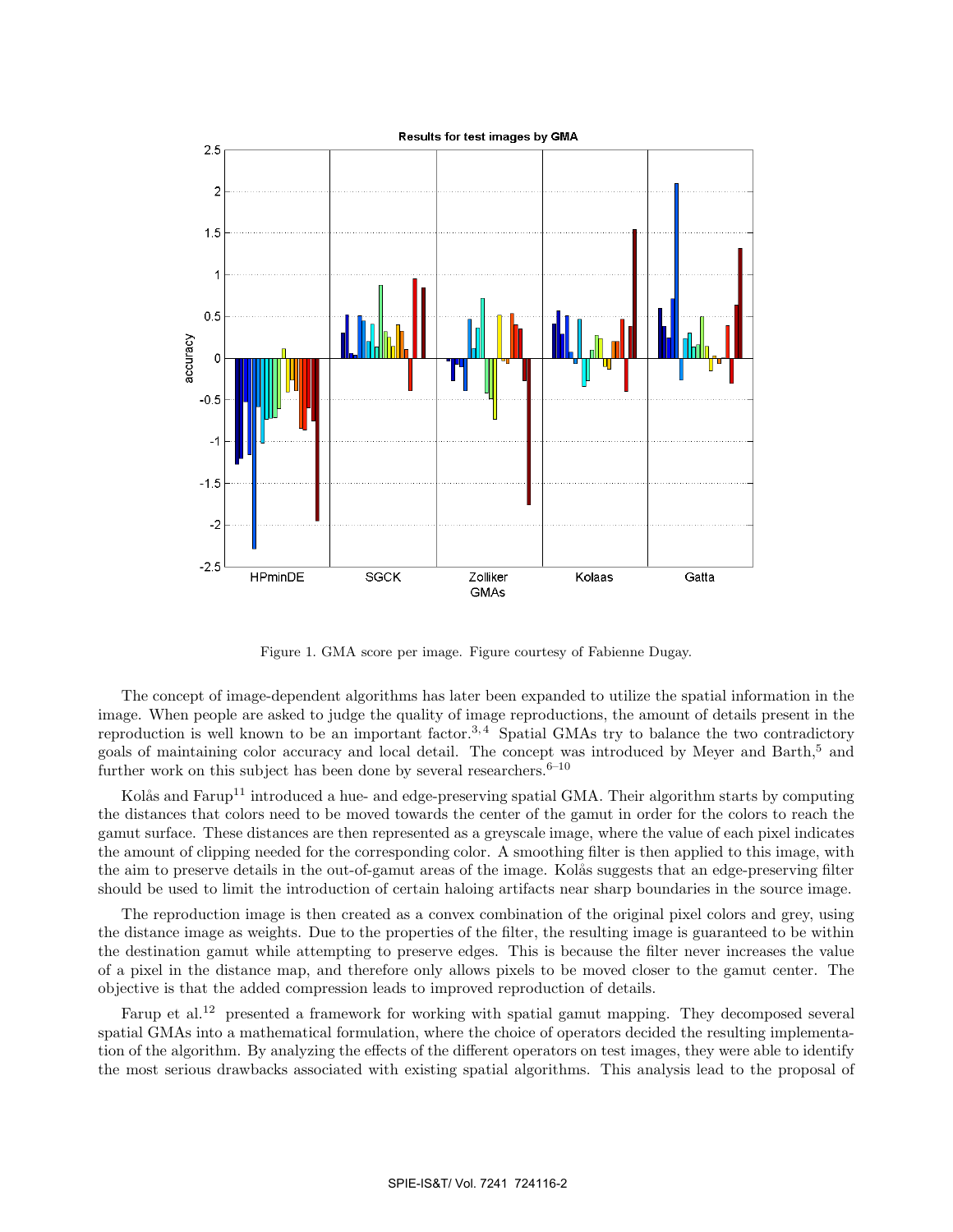a new spatial GMA based on a multi-scale image representation, which performs gamut mapping of the scaled images at increasing dimensions. In accordance with<sup>13</sup> we will refer to this as the Gatta algorithm.

#### **2. MOTIVATION**

There are two main reasons why printer drivers and color management systems generally have not used spatial algorithms when processing images:

- \* The algorithms give a very poor result when they are used on certain types of images
- \* They are slower than conventional methods, since they have to adapt to the image content

While spatial algorithms by their nature add some complexity to the calculations, there are several spatial algorithms that could process images relatively fast using an optimized implementation. However, while spatial algorithms show better performance on some images, this is unfortunately negated by their poor performance on other images. The spatial algorithms introduce artifacts, some of which can be seen in the experimental images in this paper. Farup et al.<sup>12</sup> investigated some of these effects, and showed that they still constitute a serious impediment to the general use of spatial GMAs. While research is being done to find an algorithm that does not display these artifacts, psyhophysical experiments show that these problems are still a factor.

An experiment had previously been performed by Fabienne Dugay,  $13, 14$  in which several point based and spatial GMAs had been compared. Three spatial and two point-based GMAs were used on 20 different images. The resulting images were then used in a ranking experiment on paper, as well as a pair comparison experiment on screen. 20 observers participated, and were asked to judge the accuracy of the reproductions. This is one of the few psychophysical experiments that have been performed for gamut mapped images that involve relatively many images and observers, since this is a very time-consuming procedure. One of the conclusions<sup>14</sup> was that the choice of images had a great impact on the result, since the algorithms showed significantly different performance on the images used in the experiment. Figure 1 illustrates the performance of the GMAs on each separate image.

In particular, the Zolliker<sup>15</sup> spatial GMA performed either very well or very poorly for the individual images. After the experiment, some issues were discovered regarding the implementation of this algorithm. Because of this, we will disregard the Zolliker algorithm in the following discussion. The two other spatial GMAs, Kolås<sup>11</sup> and Gatta,<sup>12</sup> display similar tendencies in their performance on the various images. They have superior performance on source images containing a lot of detail in the dark ares of the images. By taking advantage of the spatial image information, the global contrast of the image is better while details are preserved. The clipping algorithm used maintains global contrast, but the loss of all detail in out-of-gamut image areas is not preferred by the observers.

We suggest that by analyzing the content of the original image, it should be possible to predict whether a specific spatial GMA will outperform non-spatial algorithms when applied to the image. Using this information, you can then decide which GMA to use on an image by image basis. For images that consist of different types of content, e.g., a combination of computer generated graphics and a scene captured by a digital camera, different GMAs could then be utilized for different areas of the images.

#### **3. METHOD AND EXPERIMENT**

We constructed an image based on previous experience with spatial GMAs and their properties. The image in Figure 2 is a document containing both computer generated graphics and two captured images that were a part of the psychophysical experiment. The spatial algorithms perform better than point-based algorithms when used on these images separately, but the other parts of the document cause problems. Several artifacts are introduced into the image by the spatial GMAs, including a halo around the star. Figure 3 illustrates this problem, and a person trying to reproduce this document will complain that the halo has changed the appearance of the star into a sun with spikes.

We start by suggesting a method to determine which parts of the image contain features that have proven to be difficult for spatial algorithms. Identifying the large, uniform areas in the image that have been created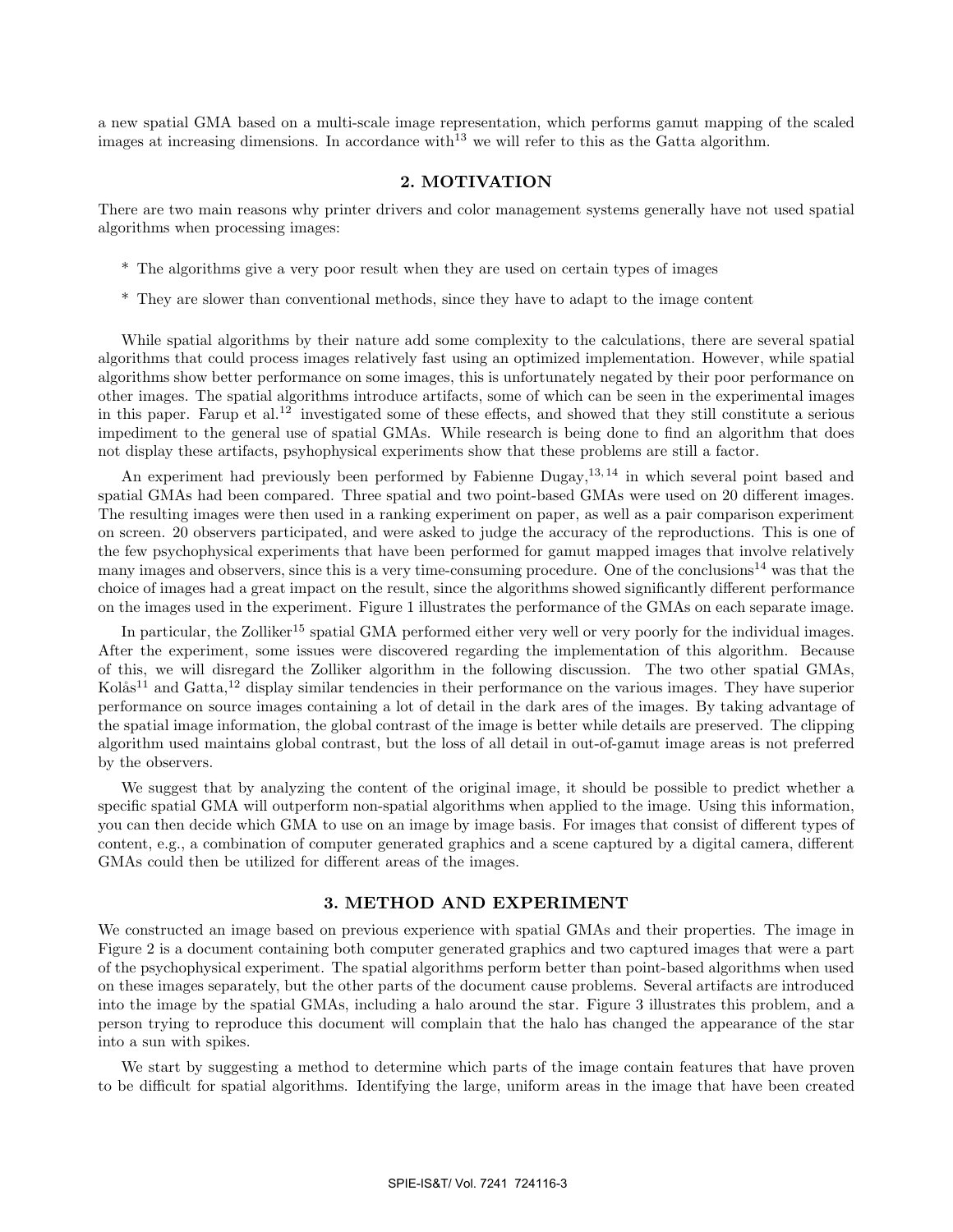

#### Figure 2. Our test image

using a computer is necessary to avoid applying a spatial algorithm to areas of this type. The Gatta algorithm, similariliy to other spatial GMAs, often introduces spatial artifacts when used on such areas. We introduce a novel approach to detecting this problem. First, every square consisting of 4 pixels in in the image is inspected. If a pixel belongs to such an area where the colors of the four pixels are almost equal, the pixel value is set to black. We define almost equal as no pixel may have a larger RGB difference from the average color than 1. Otherwise, the pixel value is set to white.

Figure 4 is the result of performing this operation on the image. To create completely filled areas and reduce the amount of noise in this black and white image, a mathematical morphology<sup>16</sup> technique known as dilation is applied. This removes most of the small patches of two by two equal pixels in otherwise non-uniform areas. Afterwards, we count the number of pixels in connected areas of pixels which are either black or white. If the number of pixels in such an area is small, the pixel values are inverted. Equation 1 shows the sequence of the operations, where  $Block$  is the initial block detection, and Inv refers to the conditional invertion of small areas of connected pixels.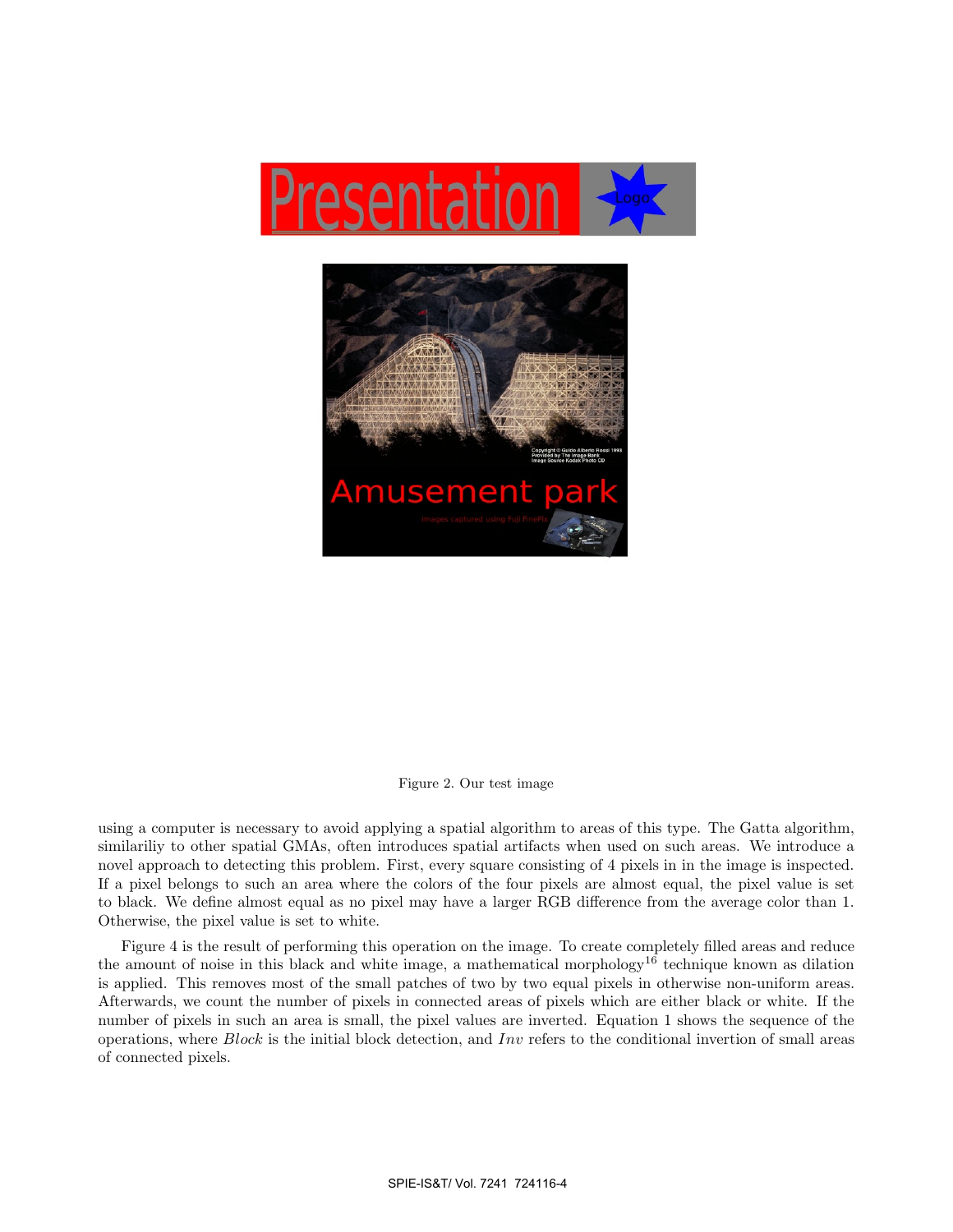

Figure 3. Artefacts introduced by the Gatta GMA. The star suffers from a halo effect.

$$
I_{uniform} = Inv(Dilate(Block(I_{original})))
$$
\n(1)

The result of applying this algorithm to our constructed image is shown in Figure 5. The areas of the two natural images has for the most parts been correctly identified. The amusement park image has several large ares of pixels which have been clipped to black, but are mistakenly identified by the algorithm as computer generated graphics. However, while these areas are not generated on a computer, they still represent parts of the image which cause problems for spatial algorithms. As such, the inclusion of these areas with the computer generated graphics can be considered a benefit when trying to choose a GMA for this image. Whether the uniform areas consist of colors that are on the inside of the gamut is largely irrelevant, since the spatial algorithms have a tendency to change the color of pixels even when they are within the gamut. After the uniform areas have been detected, we compute the relative amount of uniform pixels  $A_{uniform}$  by counting the number of white pixels and dividing by the count of total pixels in the image in Equation 2.

$$
A_{uniform} = C_{white}(I_{uniform})/C(I_{original})
$$
\n(2)

As suggested by Dugay,<sup>14</sup> the Gatta algorithm seems to perform better on images with a lot of detail in dark areas. Having looked at the destination gamut, it seems reasonable that the good performance on details in dark areas is explained by the poor ability of the printer to reproduce dark colors. We therefore extend this hypothesis to claim that the spatial algorithms perform better on images where there is a lot of detail in heavily out-of-gamut areas. This seems plausible, since this is one of the main motivations for extending GMAs to the spatial domain. Our approach to identify such areas combines a threshold operation with a high-pass filter.

We first compute the difference between the original image and a reproduction that has been clipped to the device gamut. All pixels that have had their values changed by the clipping algorithm are out-of-gamut, and we use a thresholding operation on the difference image to set such pixels to white. This step can also be performed by directly evaluating the clipping distance of each pixel color if one has access to the implementation of such a clipping method.

$$
I_{oog} = Threshold(I_{original} -Clip(I_{original})))
$$
\n(3)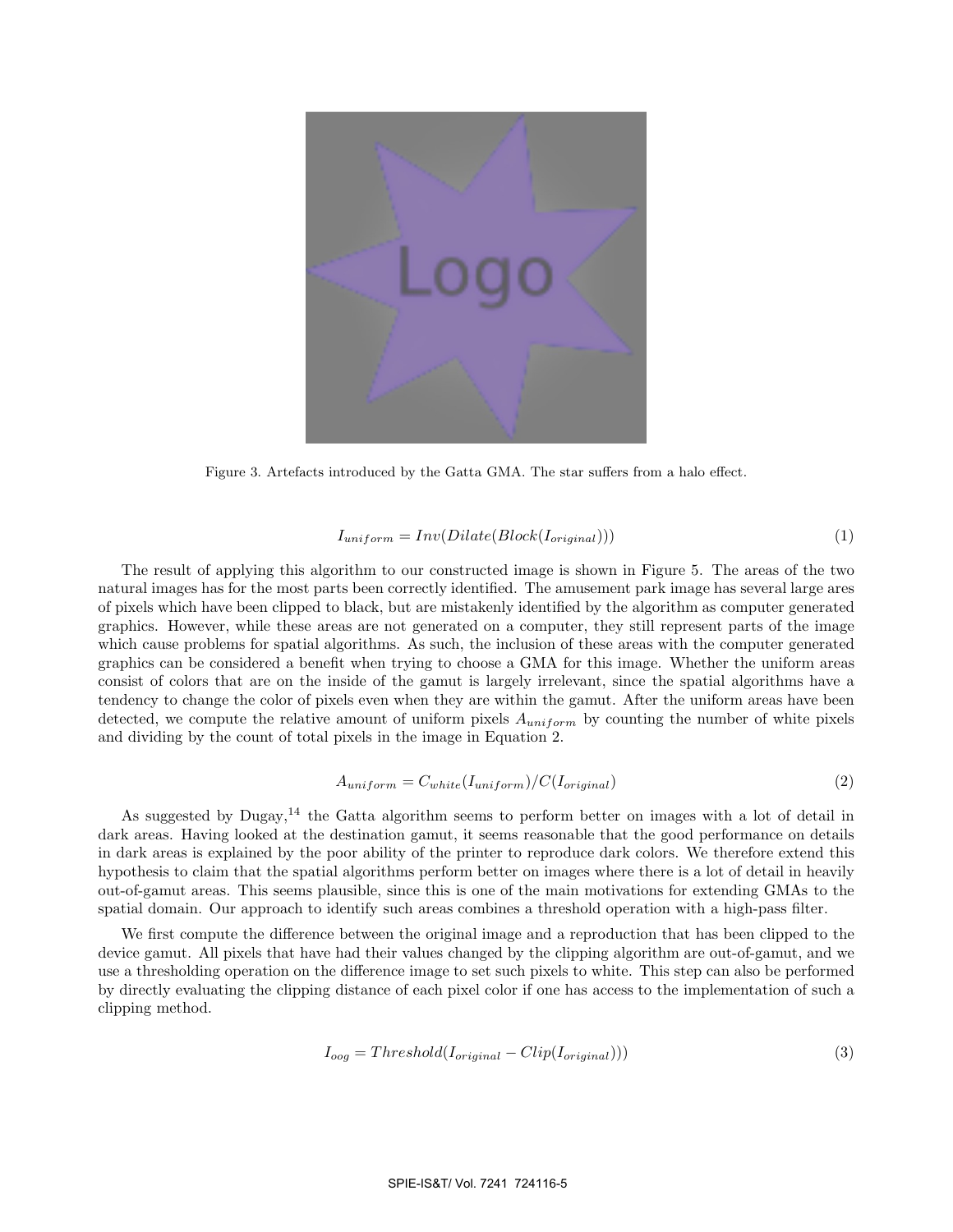

Figure 4. Blocks of pixels with uniform color have been detected.

We define details to be high-frequency information in the image. After experimenting with different edge detection and high-pass filters, we decided to use a Gaussian filter with radius 5 and subtract the original image to detect areas containing such details.

$$
I_{high-pass} = Gaussian(I_{original}) - I_{original}
$$
\n(4)

The high-pass filtered image is then used to process the out-of-gamut image, setting each pixel which is not near a detail (pixel distance larger than 5) to black. An overview of algorithms that can be used to compute this distance map is given in by Fabbri et al.<sup>17</sup> The remaining white areas are then per our definition out-of-gamut areas containing details. Our choice of radius is based on our training data, and will probably vary with the resolution of the device used to reproduce the image, as well as the viewing distance.

$$
I_{oogd} = Min(I_{oog}, Threshold(Distance(Threshold(I_{high-pass}))))
$$
\n(5)

Finally, the amount of out-of-gamut pixels with details nearby is computed relative to the total number of pixels.

$$
A_{oogd} = C_{white}(I_{oogd}) / C(I_{original})
$$
\n(6)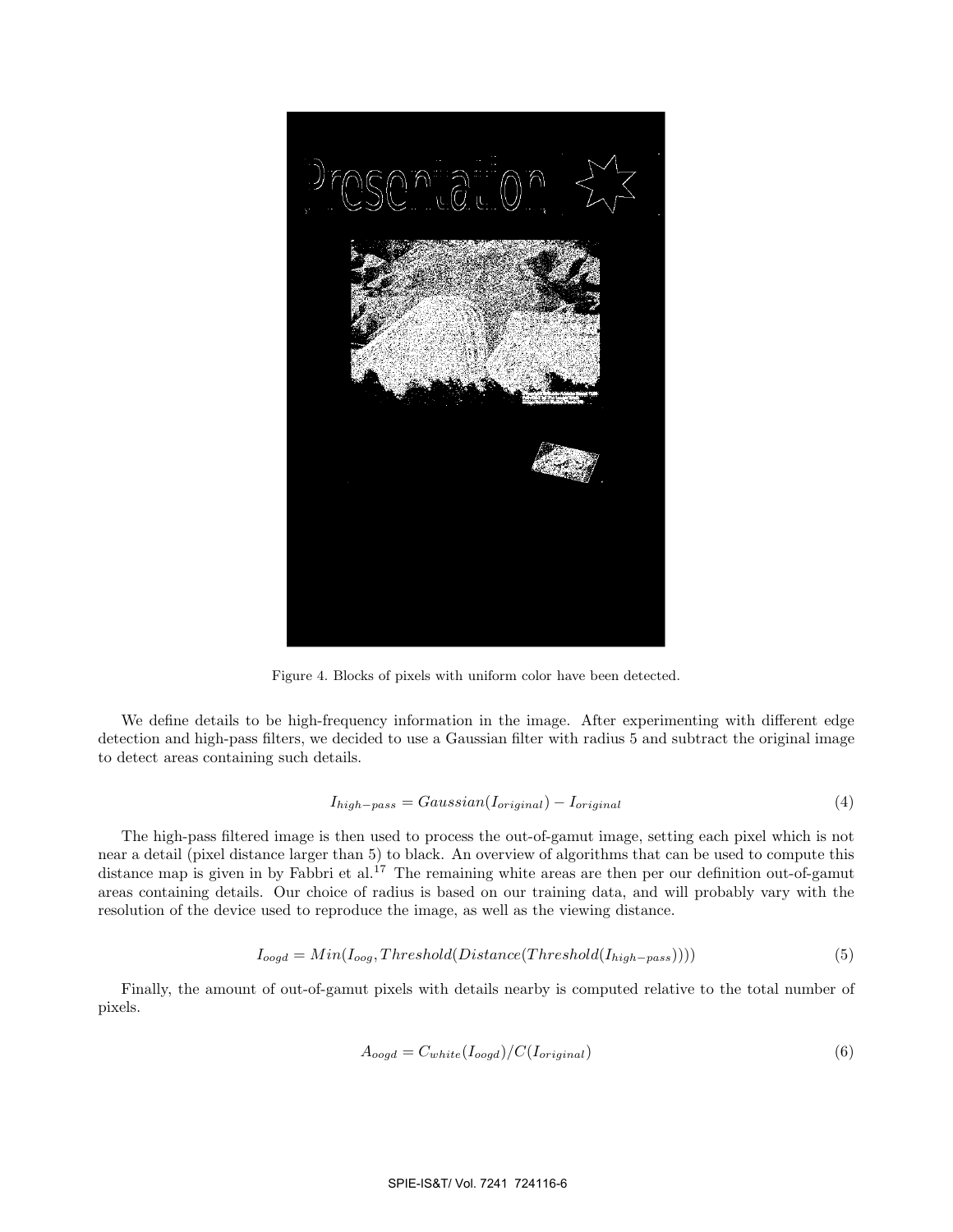

Figure 5. Further processing leaves only the areas of the two images.

We will now suggest an overall method for predicting the performance of a spatial GMA based on the image content. Due to the problems with the Zolliker images explained in the previous section, we will concentrate on the Gatta and Kol˚as algorithms. Calculating the correlation between the score of the two algorithms on the images shows that they behave very similarly. However, the Gatta algorithm performs better on average than the Kolås algorithm, therefore we will choose Gatta as our spatial GMA. Our findings should also be relevant for the Kolås algorithm.

We propose that the general performance of the algorithm depends on the relative amount of the two previously specified types of areas in the image. Our two approaches are combined into a single model in order to try to predict whether a spatial algorithm should be applied to an image. We create a predictor for the performance of the spatial GMAs by detecting the two different types of pixel areas in the image and computing a weighted sum as follows in Equation 7. Here, the predicted performance P*pred* is the weighted sum of the relative pixel area with uniform color and the relative area with uniform color in the image. Our model gives a good fit with the observed performance using  $w = 1.27$ .

$$
P_{pred} = A_{oogd} - w * A_{uniform}
$$
\n<sup>(7)</sup>

Further analysis shows that there is a strong correlation between this predictor and the Z-score of the Gatta algorithm for the 20 images used in the experiment. A correlation  $\rho$  of 0.89 has been calculated. More importantly, the images where the Gatta algorithm performs quite well or poorly can generally be identified. The predictor fails for one of the images in the experiment, because the Gatta algorithm performs well on an image which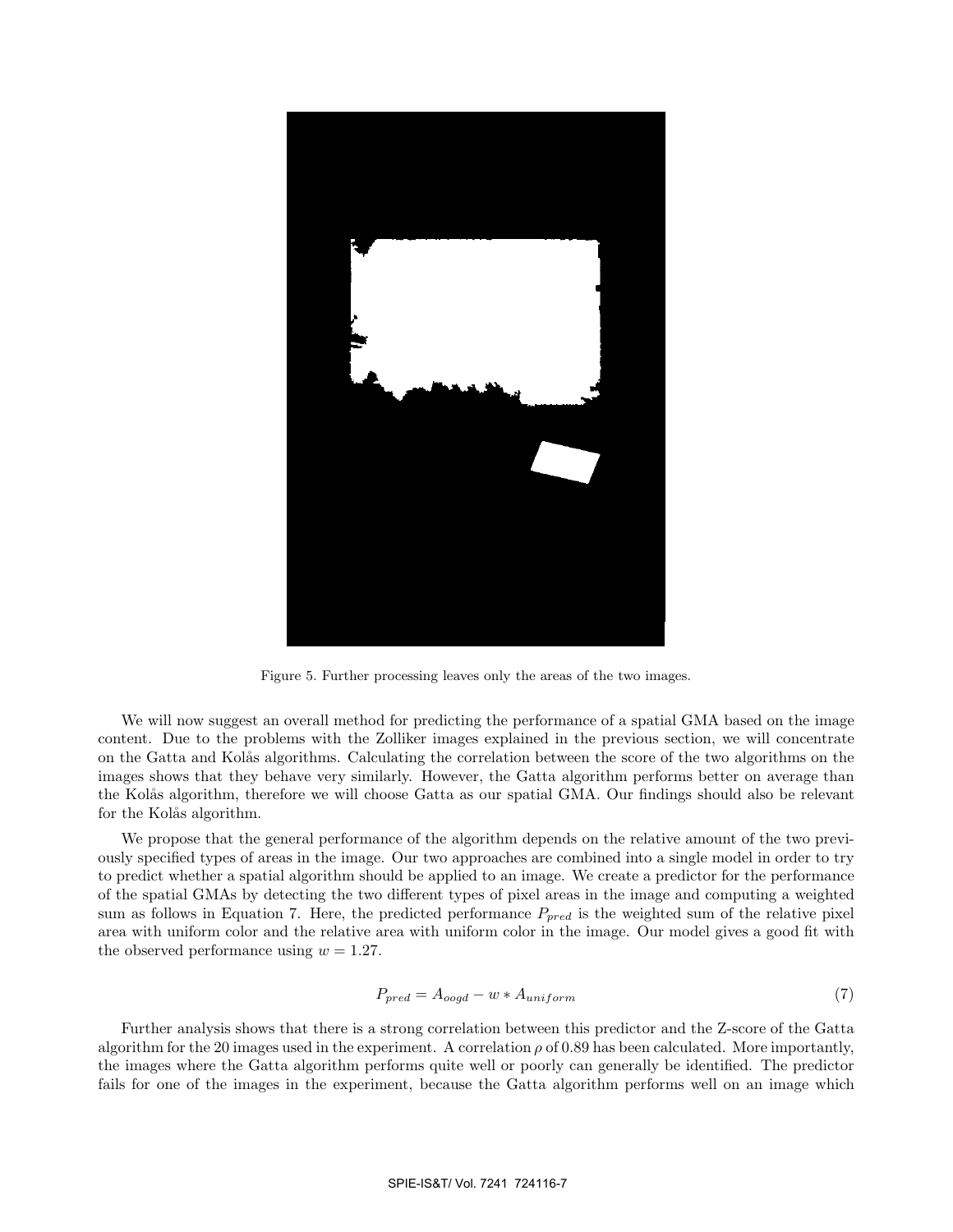contains a large area of uniform color. This exception can probably be explained by the small gradient values surrounding this area, since the halo artifacts mostly occur when the uniform areas are surrounded by sharp edges. Taking this into account, an even better fit with the Z-score could be achieved.

#### **4. CONCLUSIONS AND FUTURE WORK**

The previous psychophysical experiment suggested that spatial GMAs perform poorly on content where there are large uniform areas, in particular synthetically generated images, due to the generation of visual artifacts. Spatial GMAs do improve the mapping of images that have a lot of detail in areas that are outside the destination gamut. We have successfully exploited these suppositions to create a model that with some accuracy is able to predict the performance of a spatial GMA. This makes the practical application of such algorithms more feasible.

The correlation between our suggested model and the Z-score of the Gatta algorithm can be further improved by adding some detection of whether the uniform areas in the images are surrounded by hard edges or gradients. This could be done by using an edge detection filter, and using erosion/dilation to get some overlap between the edge and the uniform area. If there is no overlap between the edges and the borders of the area, you can assume that there is a gradual transition. The area could then be processed by a spatial algorithm and still give a good visual result. A new psychophysical experiment is also desired to verify the model on independent test data.

#### **5. ACKNOWLEDGEMENTS**

We would like to thank Fabienne Dugay and the people involved in her psychophysical experiment for the use of their data.

#### **REFERENCES**

- [1] Moroviˇc, J., *To Develop a Universal Gamut Mapping Algorithm*, PhD thesis, Colour & Imaging Institute, University of Derby (1998).
- [2] Morovič, J. and Luo, M. R., "The fundamentals of gamut mapping: A survey," *Journal of Imaging Science and Technology* **45**(3), 283–290 (2001).
- [3] McCann, J. J. and Hubel, P. M., "In-gamut image reproduction using spatial comparisons." United States Patent, US 6,516,089 B1 (2003).
- [4] Sun, P.-L., *The Influence of Image Characteristics on Colour Gamut Mapping*, PhD thesis, Derby, UK: University of Derby (2002).
- [5] Meyer, J. and Barth, B., "Color gamut matching for hard copy," *SID Digest* , 86–89 (1989).
- [6] Nakauchi, S., Imamura, M., and Usui, S., "Color gamut mapping by optimizing perceptual image quality," in [*Proceedings of IS&T and SID's 4th Color Imaging Conference: Color Science, Systems and Applications*], 63–66 (1996).
- [7] Nakauchi, S., Imamura, M., and Usui, S., "Color gamut mapping by minimizing perceptual differences between images," *Systems and Computers in Japan* **29**(10), 46–56 (1998).
- [8] Balasubramanian, R., de Queiroz, R. L., Eschbach, R., and Wu, W., "Gamut mapping to preserve spatial luminance variations," in [*Color Imaging Conference*], 122–128 (2000).
- [9] Morovic, J. and Wang, Y., "A multi-resolution, full-colour spatial gamut mapping algorithm," in [*Proceedings of IS&T and SID's 11th Color Imaging Conference: Color Science and Engineering: Systems, Technologies, Applications*], 282–287 (2003).
- [10] Kimmel, R., Shaked, D., Elad, M., and Sobel, I., "Space-dependent color gamut mapping: a variational approach," *IEEE Transactions on Image Processing* **14**(6), 796–803 (2005).
- [11] Kolås, Ø. and Farup, I., "Efficient hue-preserving and edge-preserving spatial color gamut mapping," in [*15th Color Imaging Conference*], 207–212 (2007).
- [12] Farup, I., Gatta, C., and Rizzi, A., "A multiscale framework for spatial gamut mapping," *IEEE Transactions on Image Processing* **16**(10), 2423–2435 (2007).
- [13] Dugay, F., Farup, I., and Hardeberg, J., "Perceptual evaluation of color gamut mapping algorithms," *Accepted for publication in: Color research and application* (2008).